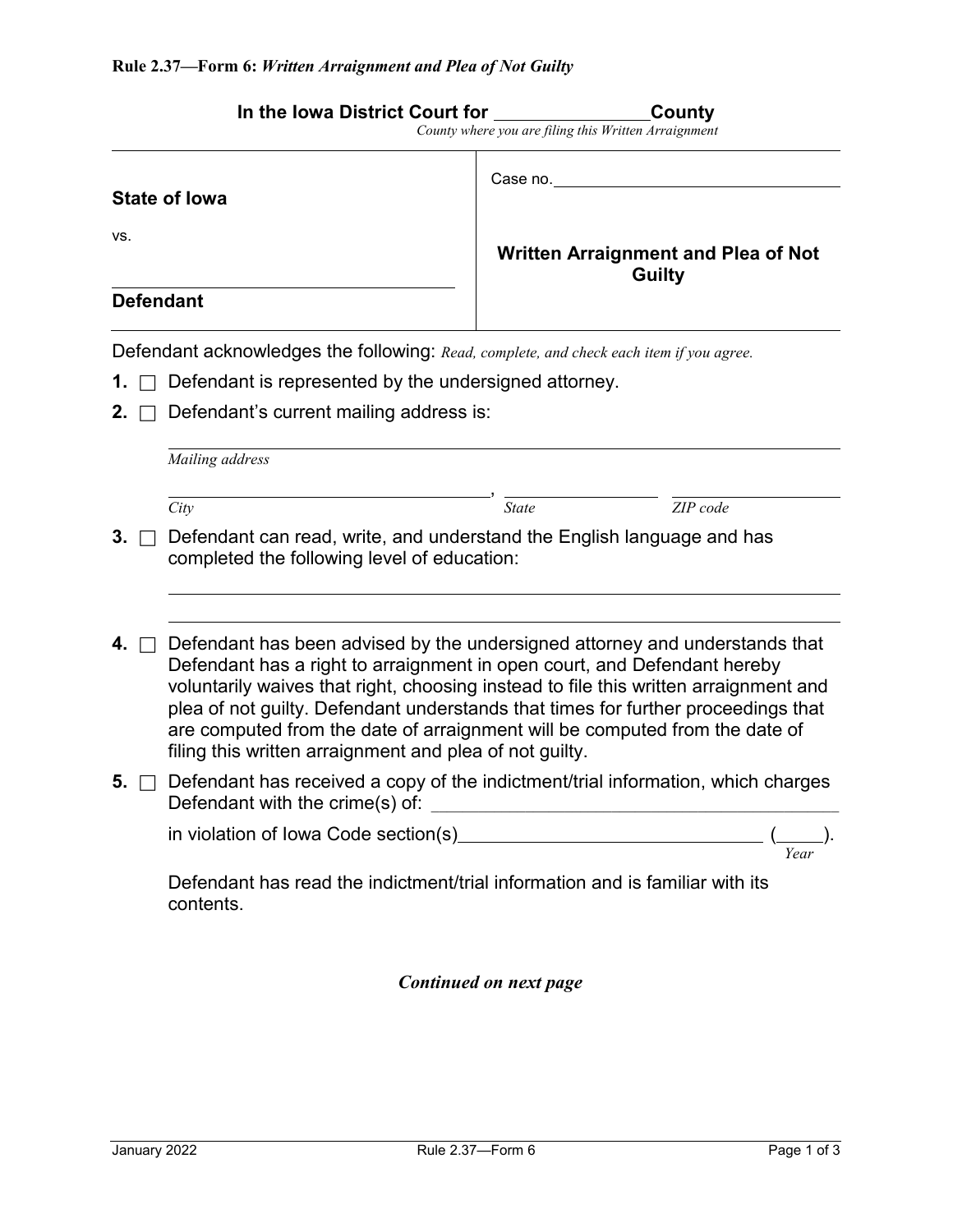## **6.** The name charged in Defendant's indictment/trial information is:

*Check one.*

- A.  $\Box$  Defendant's true and correct name and Defendant has been advised and understands that Defendant is now precluded from objecting to the indictment/trial information upon the ground that Defendant is improperly named.
- $B. \Box$  Not Defendant's true and correct name. Defendant's true and correct name is:

*First Middle Last*

Defendant requests that an entry be made in the minutes showing Defendant's true and correct name. Defendant has been advised and understands that further proceedings will be had against Defendant by the name provided in this response, the indictment/trial information will be amended accordingly, and when the indictment/trial information is so amended, Defendant will be precluded from objecting upon the ground that Defendant is improperly named.

- **7.**  $\Box$  Defendant has been advised and understands that Defendant may plead guilty, not guilty, or former conviction or acquittal.
- **8.**  $\Box$  For the purpose of this arraignment, Defendant has had sufficient time to discuss the case with the undersigned attorney, and Defendant waives any further time in which to enter a plea.
- **9.** □ Defendant pleads **not guilty** to the charge(s) identified in paragraph **5**.
- **10.** □ Defendant has been advised and understands that Defendant has a right under Iowa Rule of Criminal Procedure 2.33(2)(*b*) to a trial within 90 days after indictment/filing of the trial information and:

*Check one.*

- A.  $\Box$  Defendant demands a speedy trial pursuant to Iowa Rule of Criminal Procedure 2.33(2)(*b*).
- $B.$   $\Box$  Defendant waives Defendant's right to a speedy trial pursuant to lowa Rule of Criminal Procedure 2.33(2)(*b*).
- **11.** □ Defendant requests that a trial date be promptly set pursuant to lowa Rule of Criminal Procedure 2.9. Defendant and the undersigned attorney will be available for trial on the following days:

*Continued on next page*